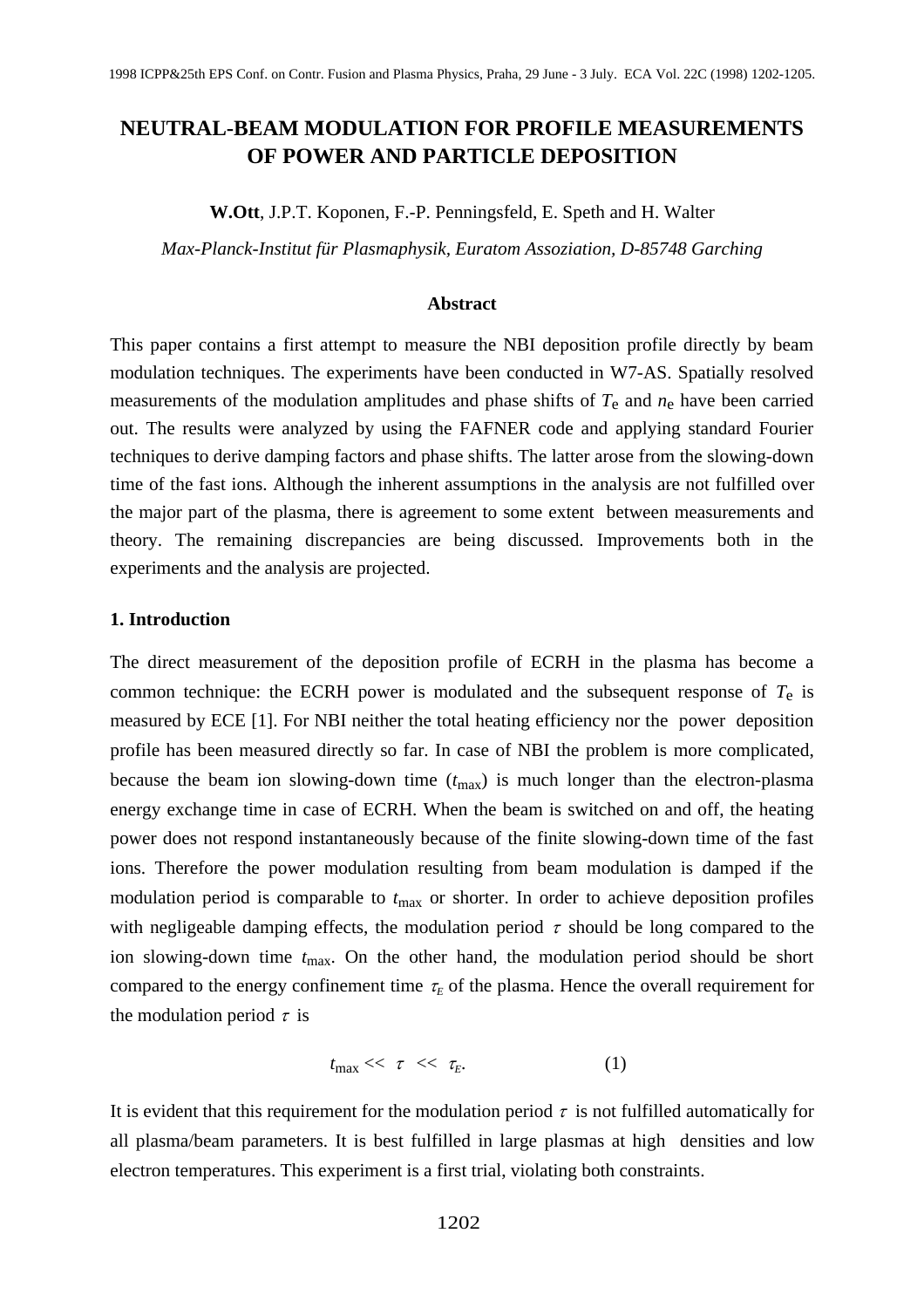#### **2. Fourier analysis of modulated beam heating**

An analysis of damping and phase shifts of the modulated power due to the finite slowingdown time has been done in ref. [2]. Damping factor and phase shift depend on the ratio  $t_{\text{max}}/\tau$ , where  $t_{\text{max}}$  is the time for slowing-down of the ions from injection energy down to thermal energy and  $\tau$  is the modulation period. For  $t_{\text{max}} = \tau$ , the damping factor A<sub>damp</sub> decreases to 0.4. For longer slowing-down times,  $A_{\text{damp}}$  decreases approximately proportionally to  $(t_{\text{max}}/\tau)^{-1}$ . The phase shift between the power modulation and the beam changes strongly in the range  $t_{\text{max}}/\tau$  < 1 and stays near  $\pi/2$  for  $t_{\text{max}}/\tau$  > 1. Fig. 1 shows the dependencies of the damping factor and the phase shift on the ratio  $t_{\text{max}}/\tau$  as calculated in ref. [2].



**Fig. 1:** Damping and phase shift of modulated power  $t_{\text{max}}$  = complete ion slowing-down time,  $\tau$  = modulation period

## **3. Measurements with modulated beams**

First measurements with modulated beams have been done. The modulation frequency was mainly 55 Hz, the duty cycle  $1/2$ . An example is given in Fig.2. The profile  $T_e(r)$  was measured using ECE [3],  $n_e(r)$  was delivered by multichannel interferometry [4]. The graph  $t_{\text{max}}(r)$  shows the local complete slowing-down time of full-energy beam particles in comparison with the modulation period. In the central part of the plasma the slowing-down time exceeds the modulation period. Strong damping of the power amplitude is to be expected there. The third plot in Fig. 2 shows the power density per electron as calculated with the FAFNER code [5] for the plasma profiles and the beam as given here. The fourth plot shows the calculation  $\tilde{T}_e$  amplitude derived from  $T_e$  = const. \*  $(p_e \tau / n_e)$  \* A<sub>damp</sub> under the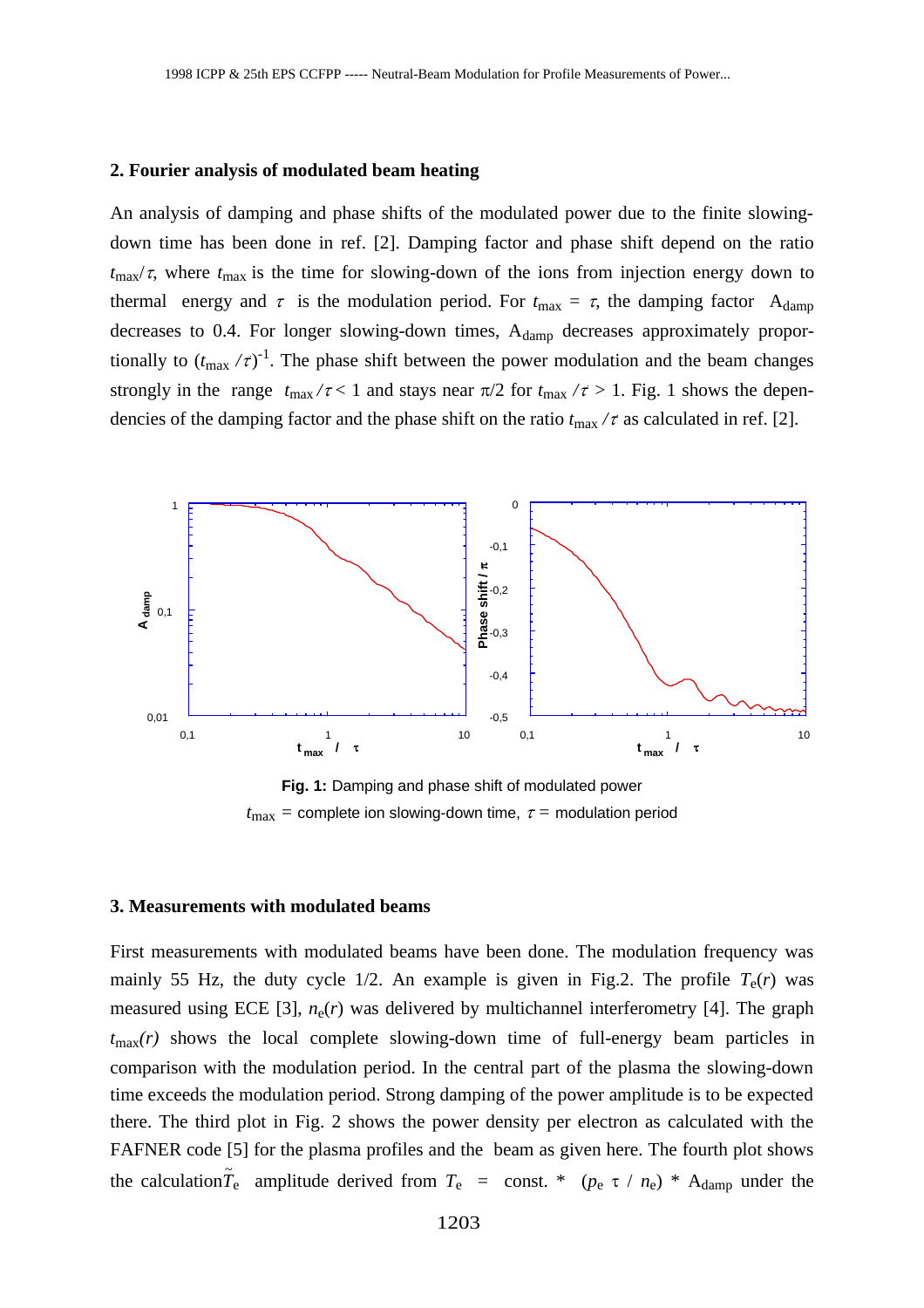assumption of no heat conduction. The second curve in this graph shows the expected phase shift between heating power and beam.



**Fig. 2.** Plasma profiles, calculated power density and expected modulation effects, see text - #42564, source O2

The measurements of the modulation amplitudes  $\tilde{T}_e$  and  $\tilde{n}_e$  of  $T_e$  and  $n_e$  at the fundamental frequency are shown in Fig. 3 for the same discharge. At radii  $r > 8$  cm there is relatively good agreement of measured and expected amplitudes of  $\tilde{T}_e$  especially if it is kept in mind that heat conduction is not included in the calculation. There is a substantial disagreement, however, at radii  $r < 8$  cm, where the first part of condition (1) is strongly violated.

The density amplitude  $\tilde{n}_{e}$  on the other hand shows reasonable agreement with the expectation in the inner part of the plasma. At the outer part the measured density amplitude is much higher than the FAFNER expectation. It is to be concluded that these ions are created not from the beam but by a certain gas influx caused by the modulated beam, probably by gas released from the wall by impinging beam neutrals or by lost ions. This interpretation is backed by the  $H_{\alpha}$  signal emitted from the beam-plasma interaction region which is strongly modulated. If measured at an opposite place, the  $H_{\alpha}$  modulation depth is much smaller.